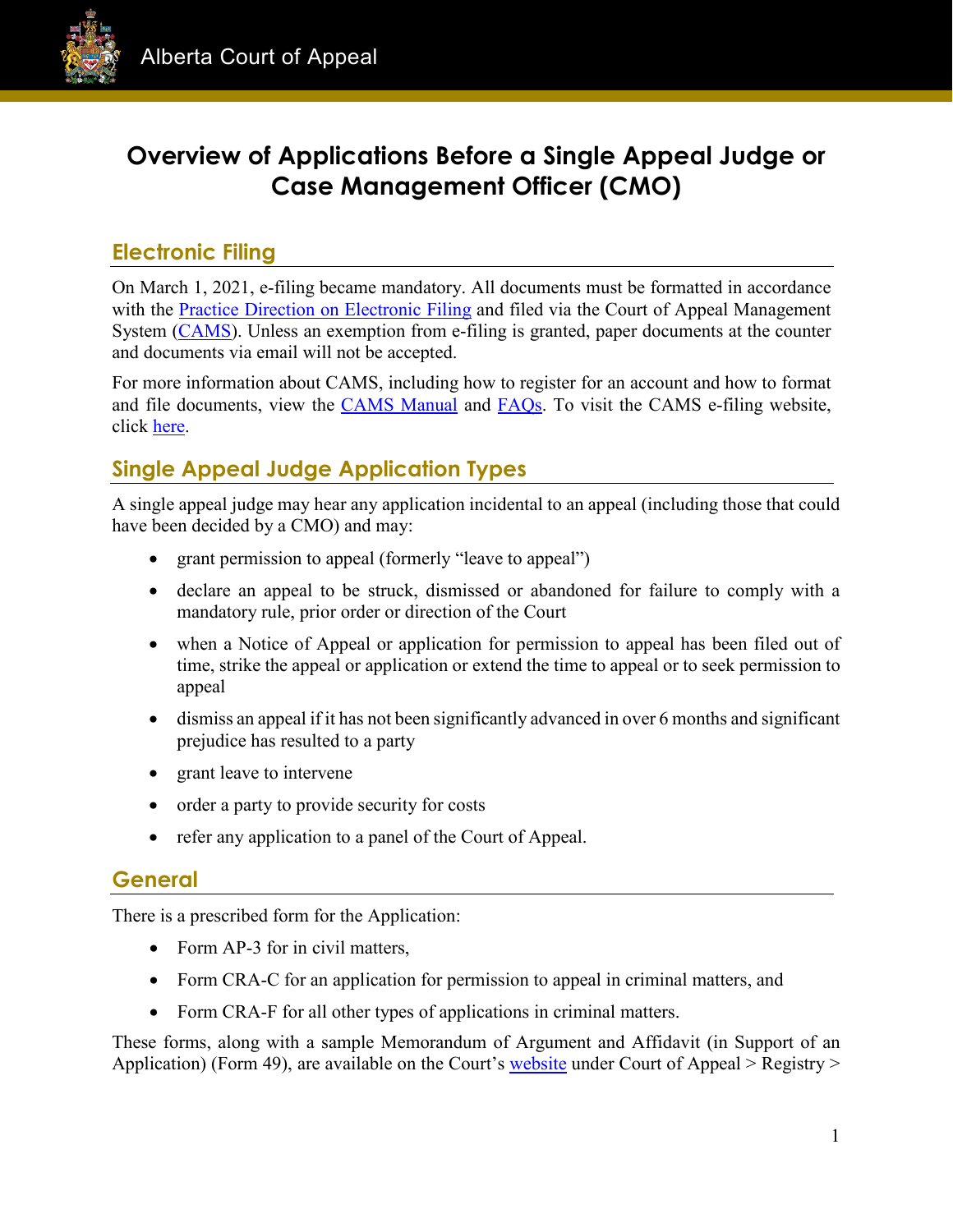

Filing Information > Filing, Fees and Forms. The forms for civil matters and criminal matters are grouped separately on the website. Ensure that you use the correct one.

See also the Mandatory Requirements & Check/Return Form for an Application, Memorandum of Argument and Affidavit for a list of the minimum requirements that Registry staff will watch for when documents are filed. These forms are located on the CAMS e-filing [website](https://cams.albertacourts.ca/public-portal/) under Manual/Tip Sheets > Mandatory Requirements & Check Return Forms.

# **Case Management Officers**

Case management officers assist the Court with respect to the management of matters before it and have authority to consider a wide range of applications in procedural matters and may make directions to facilitate an appeal.

The types of matters that may be determined by a CMO include:

- categorizing or re-categorizing an appeal as a fast track appeal or a standard appeal
- stipulating when permission to appeal or an extension of time to appeal is required
- enforcing, staying, shortening or extending times and deadlines
- setting, approving and modifying filing timetables
- granting fiats to permit the filing of deficient documents, to amend documents and to vary the contents or format of documents to be filed
- restoring appeals by consent
- setting, adjourning and re-scheduling matters
- settling the terms of orders or judgments or approving an order/judgment to be filed without all signatures
- various other types of administrative issues.

A request for administrative directions from a CMO may be made informally, subject to any directions of the CMO.

Typically, applications before a CMO are heard in writing only. The application can be made either in letter format or by email. All other parties must be copied on the communication. The position of all of the other parties to the appeal must be ascertained before the CMO makes a decision and it is always best to provide the position of the other parties with the request whenever possible. The CMO will not consider verbal requests. The CMO will deliver a decision in writing.

Any person affected by a decision of a CMO can apply to a single appeal judge to have it rescinded, confirmed, amended or enforced.

Further information about the CMO and how to request an administrative direction can be found on the Court's [website](https://www.albertacourts.ca/ca/home) under Court of Appeal > Registry > Case Management Officer.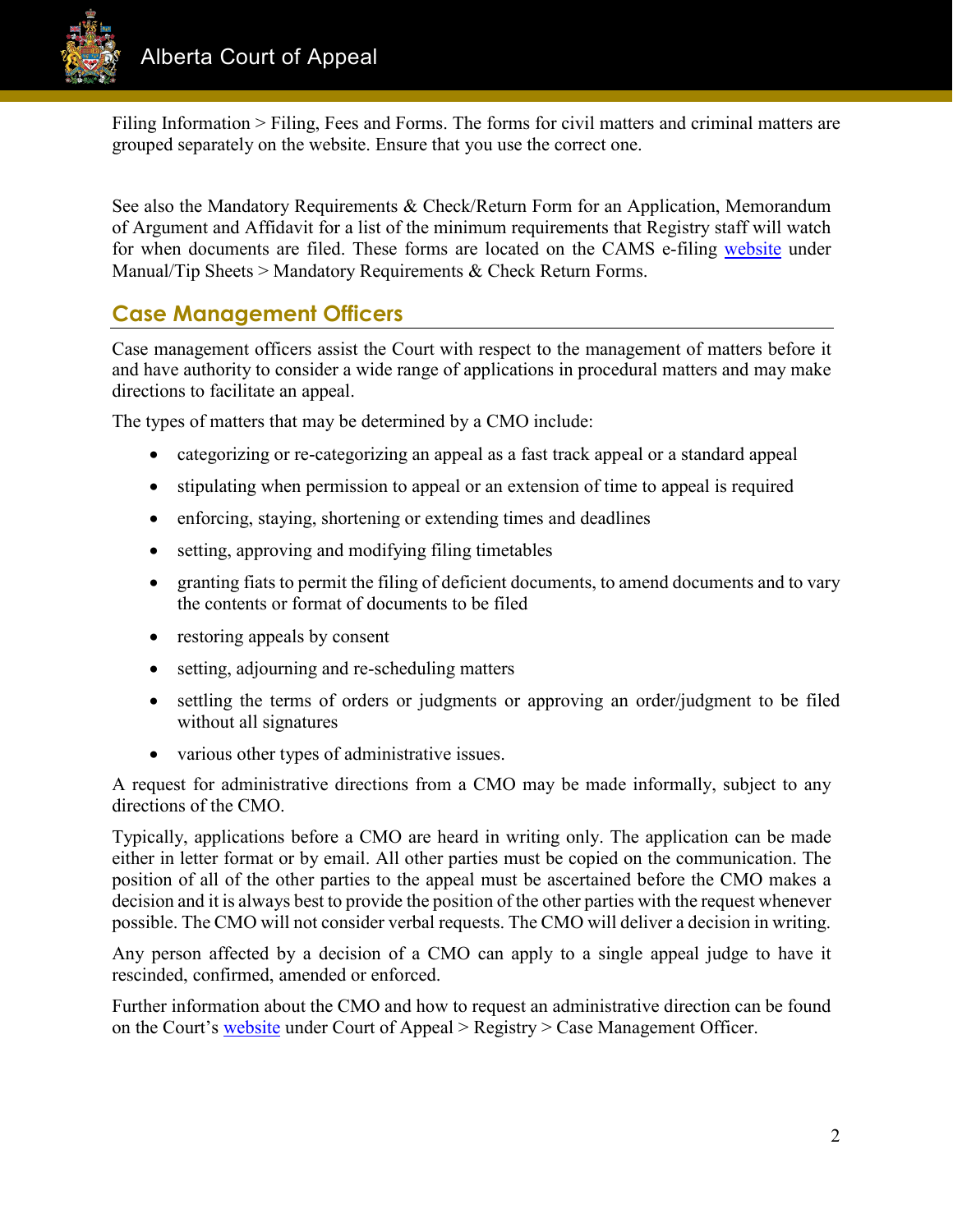

### **Fees**

The following application fees are payable in the respective matters:

|                                                                 | Application for Permission to<br>Appeal<br>that<br>is<br>a.<br>commencement document<br>Any other type of application | \$600<br>\$50 |  |
|-----------------------------------------------------------------|-----------------------------------------------------------------------------------------------------------------------|---------------|--|
| <b>Civil Applications</b>                                       | Applications to restore an appeal in a civil matter are subject to the<br>following fees:                             |               |  |
|                                                                 | $1st$ restoration                                                                                                     | \$200         |  |
|                                                                 | $2nd$ restoration                                                                                                     | \$500         |  |
|                                                                 | $3rd$ and subsequent restorations                                                                                     | \$1000        |  |
| <b>Criminal</b><br><b>Applications</b>                          | No filing fee payable                                                                                                 |               |  |
| Case<br>Management<br><b>Officer</b>                            | No filing fee payable                                                                                                 |               |  |
| <b>Request for</b><br><b>Administrative</b><br><b>Direction</b> |                                                                                                                       |               |  |

Filing and restoration fees are payable online at: [https://eservices.alberta.ca/courtofappeal-filing](https://eservices.alberta.ca/courtofappeal-filing-fees-civil.html)[fees-civil.html.](https://eservices.alberta.ca/courtofappeal-filing-fees-civil.html)

## **Scheduling**

Applications before a single appeal judge are heard on Wednesdays and Thursdays at 9:30 a.m.

There is no limit to the number of applications that may be scheduled to be heard in Single Judge Chambers except that:

- Only one application for permission to appeal may be set per day (applications for permission to appeal that are related count as only one); and
- Where an application for permission to appeal is set, only one other application may be scheduled for that same day.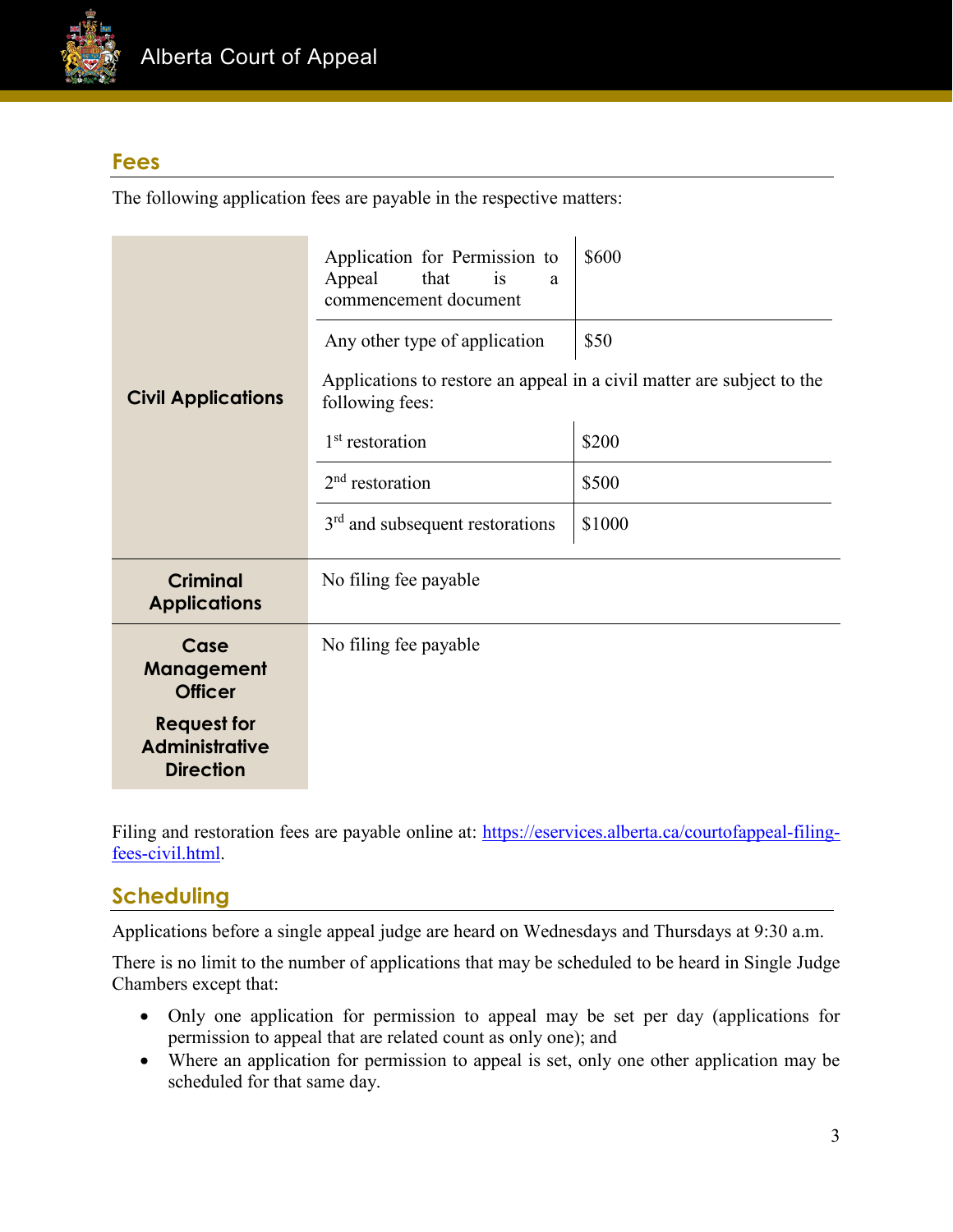

If all parties consent, applications may be heard in writing with no oral argument and are arranged through the Case Management Officer.

# **Deadlines**

#### **Applicants**

The deadline for filing an Application, a Memorandum of Argument and any Affidavit and supporting materials is at least 10 days before the application is scheduled to be heard.

If the deadline for filing an application is missed, a new date must be selected to provide the requisite 10 days' notice. A late application will not be permitted to be filed unless the single appeal judge scheduled to hear it grants permission for it to be filed.

All of the materials should be filed simultaneously, unless the application must be filed first to preserve a time limit. If in urgent matters, the Applicant wishes to abridge the time limits, the Registry should be contacted for directions.

#### **Respondents**

The deadline for responding to an Application is at least 5 days before the application is scheduled to be heard. A response is given by filing either a Memorandum of Argument and any Affidavit and supporting materials or a letter indicating that no materials will be filed.

If the deadline for filing a response is missed, the Respondent may not present oral argument at the hearing of the application unless the single appeal judge otherwise permits.

#### **Format**

The prescribed form for an Application in civil matters (AP-3) and criminal matters (CRA-F) requires that the application:

- state the nature of the application
- state briefly the grounds for filing the application
- identify the material or evidence intended to be relied on
- refer precisely to any applicable provision of an enactment or rule
- state the remedy or relief sought.

The prescribed form for an Application for Permission to Appeal in criminal matters (CRA-C) requires some additional information; refer to the form for specific details.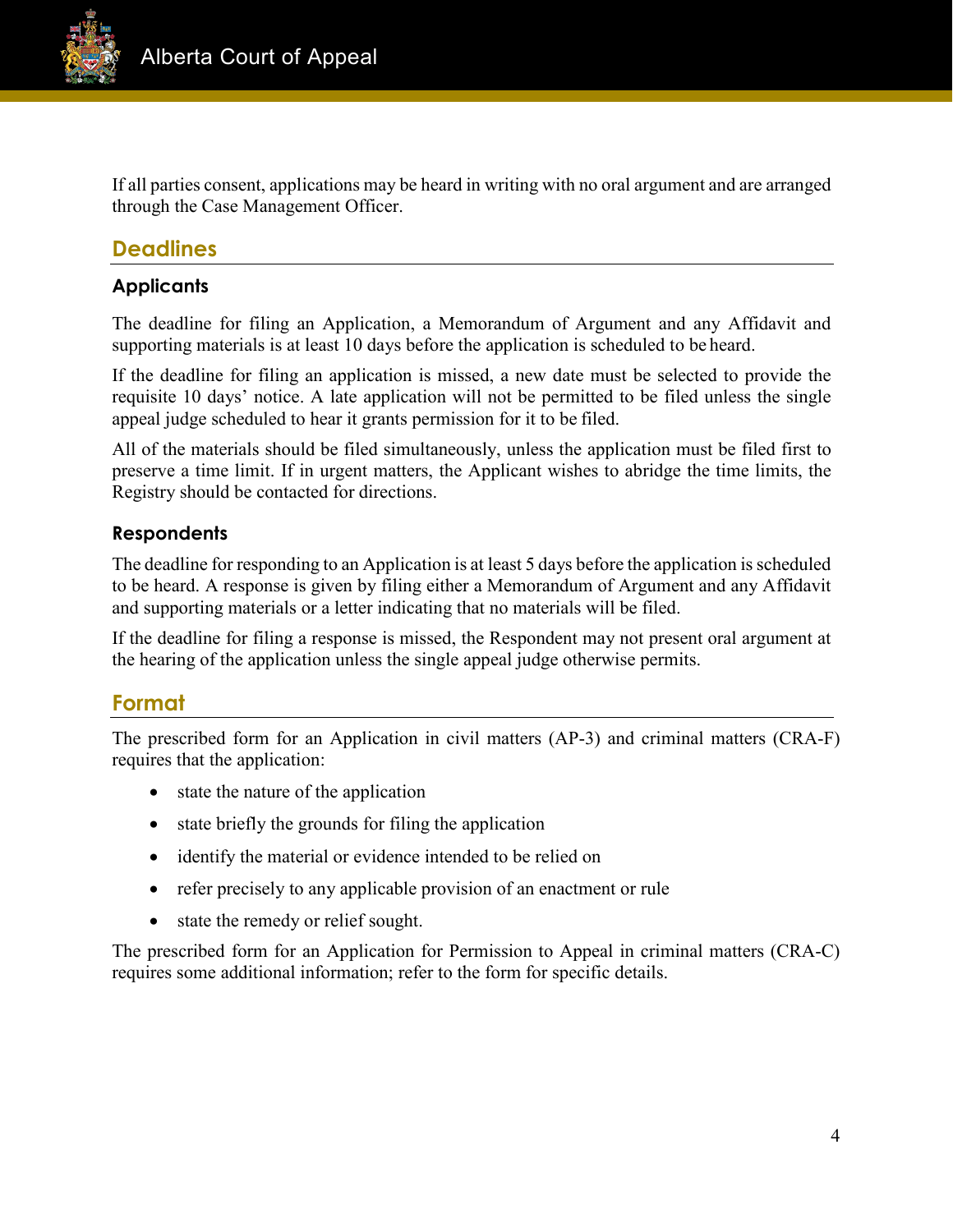

#### **Page Limits**

Page limits for a Memorandum of Argument apply. The Memorandum of Argument must not exceed:

- 10 double-spaced pages for applications for permission to appeal
- 5 double-spaced pages for all other types of applications.

In addition to the page limits, the Memorandum or Argument may also attach a chronology where that is relevant to the application. A chronology should be brief and include only relevant dates and a short description of events. A chronology should not contain any commentary or argument.

Where an application for permission to appeal is filed, the Memorandum of Argument (or Application) must include a copy of the reasons of decision proposed to be appealed and must state the exact questions of law on which permission to appeal is requested.

# **Time Limits for Oral Argument**

Time limits for oral argument are: 30 minutes for applications for permission to appeal and 15 minutes for every other type of application.

### **Deemed Abandoned**

If any application (other than an application for permission to appeal) is not heard within 3 months after the date that the application is filed, it will be deemed to have been abandoned unless a Case Management Officer otherwise directs.

If an application for permission to appeal has not been heard within 6 months from the date that it was filed, it will be deemed to have been abandoned unless a Case Management Officer otherwise directs.

## **Rules for Specific Types of Applications**

|                                | Applications for permission to appeal must be filed, served and made returnable<br>within the period specified in any enactment or the rules, and if there is no<br>specified period, then within the time for filing a Notice of Appeal.                          |
|--------------------------------|--------------------------------------------------------------------------------------------------------------------------------------------------------------------------------------------------------------------------------------------------------------------|
| <b>Permission</b><br>to Appeal | Permission to appeal a decision of a single appeal judge must be heard by the<br>same judge who made the decision provided that there is no appeal from a<br>decision of a single appeal judge granting or denying permission to appeal.                           |
|                                | Permission to appeal is required for any appeal by a person who has been<br>declared a vexatious litigant in the court appealed from. However, no appeal is<br>allowed from an order denying the vexatious litigant leave to institute or continue<br>proceedings. |